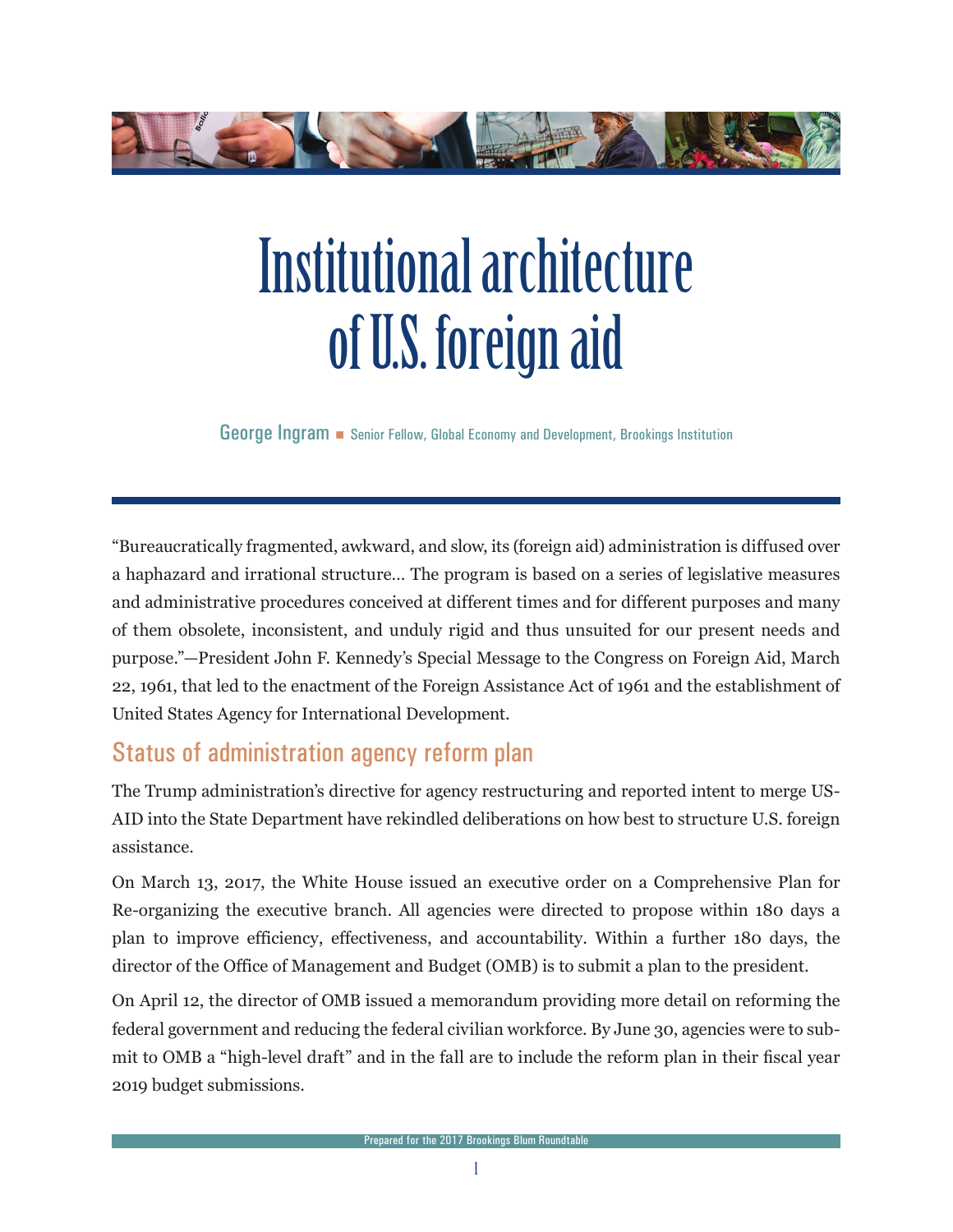The director of OMB is to submit a government-wide reorganization plan in December, as part of the fiscal year 2019 budget.

As of mid-July the "high-level draft" the Department of State had submitted on behalf of itself and USAID to meet the June 30 deadline had not been made public. Insiders speculated that, whatever *was* submitted did not provide specifics on organizational restructuring.

## USAID as an independent agency

A 1961 executive order issued by President Kennedy established USAID as an independent agency reporting to the president and the secretary of state. In 1979, President Jimmy Carter created through an executive order the International Development Cooperation Agency (ICDA), an umbrella organization comprised of agencies involved in foreign assistance. IDCA never had control over its component parts, and President Ronald Reagan designated Peter McPherson as both administrator of USAID and director of IDCA.

In 1998, legislation was enacted that abolished IDCA and by statute made USAID an independent agency reporting to the secretary of state.

USAID cannot be abolished or officially merged into the Department of State without legislation changing its statutory designation. According to one review, 21 statutes refer to the agency by name. Despite certain programs and authorities being assigned by statute to specific agencies, much of the authority to carry out foreign assistance is specifically designated to the president or the secretary of state, who can re-delegate the authorities to other government agencies and officers. Therefore, the president and the secretary of state have wide latitude in how they structure foreign assistance, as was demonstrated in 2006 when former Secretary of State Condoleezza Rice abolished the USAID offices responsible for policy, planning, and budget and transferred the functions and much of the staff to the new Office of U.S. Foreign Assistance Resources (F Bureau) in the Department of State.

In practice, outside of certain authorities designated by statute to a specific agency, actual authority and decisionmaking tend to depend on the will of the president and secretary and personal relationships.

## Prior efforts at aid restructuring

The Foreign Assistance Act of 1961 and USAID were born out of frustration at the inefficiency of multiple government agencies carrying out foreign assistance. Depending on what one counts, today there are as many as 25 U.S. government agencies involved in the aid business running some 50 programs. The principal agencies are USAID; the Millennium Challenge Corporation (MCC); departments of State, Treasury, Defense, Agriculture, and Health and Human Services (mainly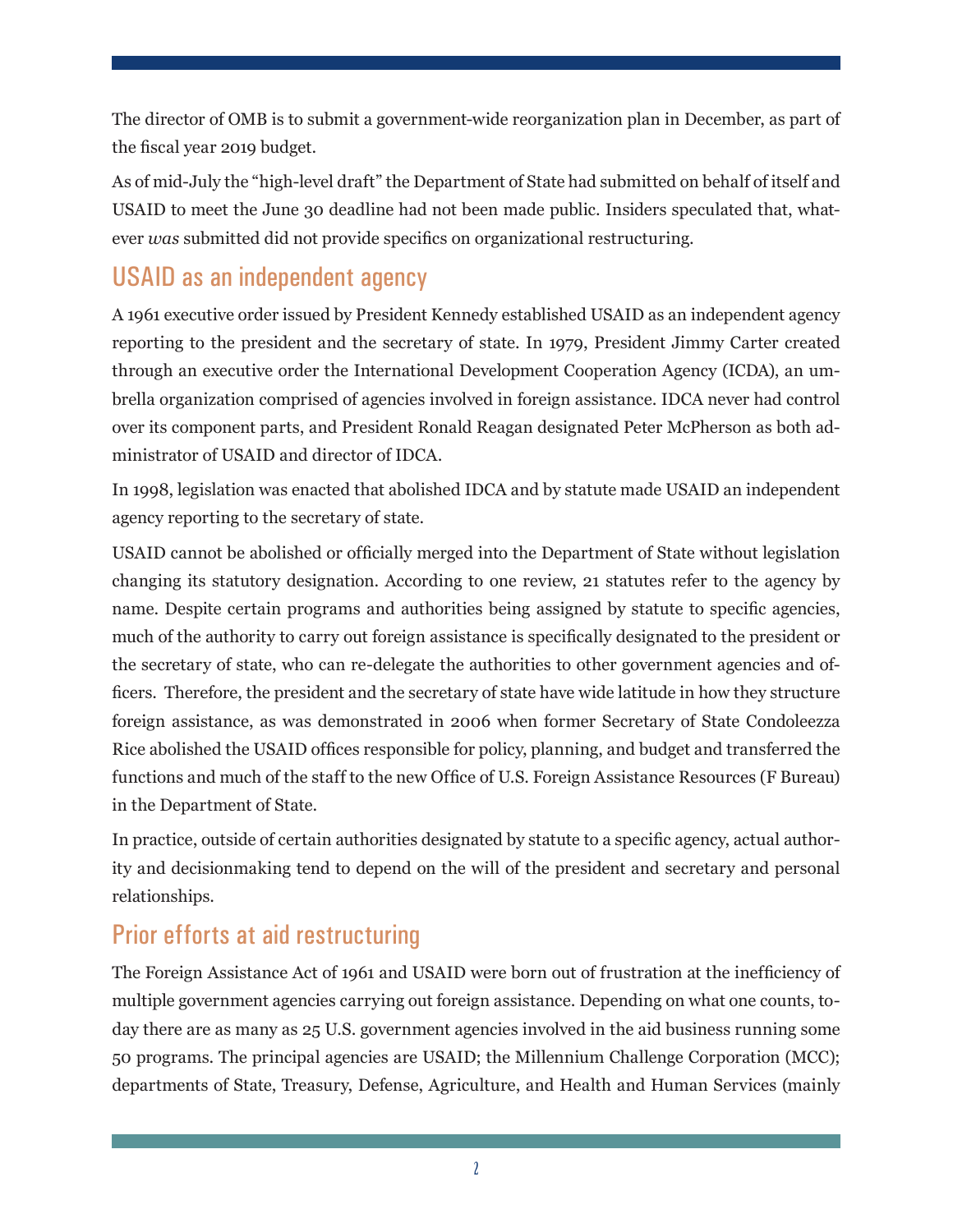through CDC); the Overseas Private Investment Corporation (OPIC); and the U.S. Trade and Development Authority (USTDA).

The two historic steps in 1961—the drafting of a new law and the creation of a single foreign assistance agency—were designed to bring coherence to U.S. assistance policies and structures. This effort proved to be a temporary fix.

The history of reviews and efforts to restructure U.S. foreign assistance is long and tortured. Since 1961 there have been 10 notable efforts to review or restructure U.S. foreign assistance, with the initiative shifting between the executive branch, Congress, and civil society.

- 1969 A task force of private individuals appointed by the Nixon administration, known as the Peterson Commission, issued a series of recommendations in 1970.
- 1973 Following the defeat of legislation to authorize foreign aid in 1971–1972, members of the House Committee on Foreign Affairs, supported by think tanks, drafted legislation to amend the Foreign Assistance Act. The result was called New Directions, the law that spawned today's "human-focused" and "sectoral" approaches to foreign assistance.
- 1979 Senator Hubert Humphrey drafted legislation to bring all foreign assistance programs under a single umbrella agency. The legislation was not enacted, but President Carter implemented the idea by establishing the International Development Cooperation Agency.
- 1983 President Reagan appointed the Carlucci Commission to review security and development assistance, in response to the perception that foreign aid was "broken" and unpopular in Congress.
- 1987 The chairman of the House Committee on Foreign Affairs appointed the Hamilton-Gilman Task Force to review foreign assistance; the year-long review produced a report and led to a rewrite of the Foreign Assistance Act that was not enacted.
- 1993– The Clinton administration commissioned an internal review of foreign assistance under the direction of Deputy Secretary of State Clifton Wharton. The review resulted in draft legislation to replace the Foreign Assistance Act but it was not enacted.
- 1997 Following a two-three year struggle between Congress and the executive branch, President Clinton signed legislation that folded the U.S. Information Agency and U.S. Arms Control and Disarmament Agency into the Department of State and created USAID as an independent agency reporting to the secretary of state.
- 2006 The Bush administration aimed to improve the coherence of foreign assistance by eliminating USAID's offices of policy, planning, and budget and shifting those functions and much of the staff to the new State Department Office of U.S. Foreign Assistance Resources (F Bureau).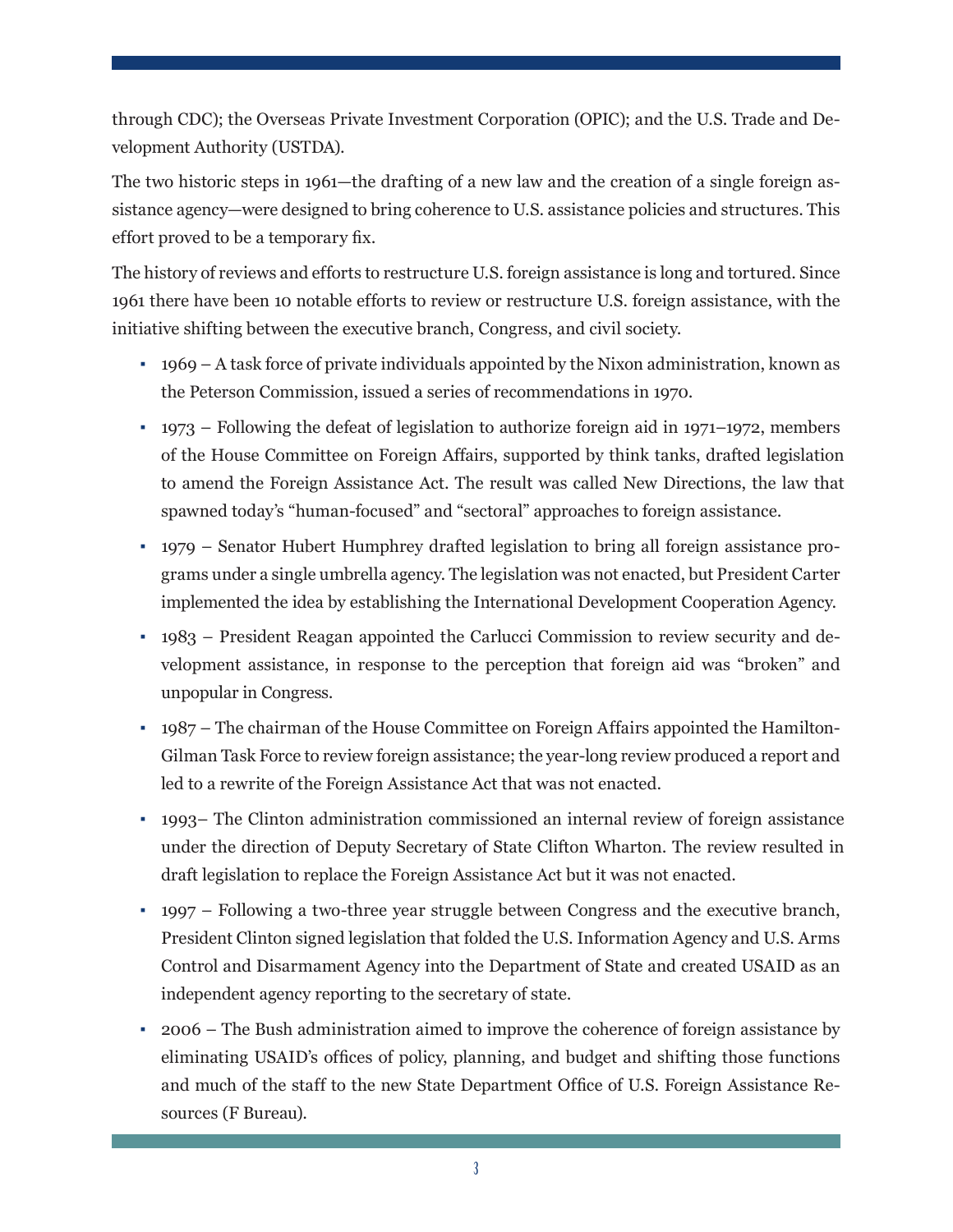- 2006-2007 The Helping to Enhance the Livelihood of People around the Globe (HELP) Commission, established by Congress to review U.S. foreign assistance and comprised of private citizens, issued a report and recommendations.
- 2009-2010 Congressman Howard Berman orchestrated a two-year effort to write "The Global Partnerships Act of 2012" to replace the Foreign Assistance Act.

## Recent aid reform plans

#### **Atwood-Natsios**

Former USAID administrators Brian Atwood and Andrew Natsios in December 2016 co-authored an article in *Foreign Affairs*, "Rethinking U.S. National Security: A New Role for International Development." The context they paint is challenges to U.S. national security from state instability, terrorism and criminal groups, pandemics, and the pressures of population growth.

For development to play its role in the Three Ds—Development, Defense, and Diplomacy—as the first line of defense against transnational threats, and noting the distinct difference between the nature and requirements of development and diplomacy, they recommend the consolidation of all development functions in a new cabinet level department for international development.

The department would include all programs of relief and development (including refugee assistance), MCC, the President's Emergency Plan For AIDS Relief (PEPFAR), the multilateral development banks, and U.N. agencies carrying out development and humanitarian programs. The department would issue a government-wide development strategy and review the initiatives of other cabinet departments. Economic Support Fund would remain under the domain of the Department of State.

#### **The Heritage Foundation**

Brett Schaefer of the Heritage Foundation published a paper in April 2016 titled "How to Make the State Department More Effective at Implementing U.S. Foreign Policy." He notes various challenges to U.S. foreign policy and recommends a number of operational and structural changes for correcting internal State Department weaknesses.

The recommendations do not deal with foreign assistance or USAID, with one exception. He recommends merging USAID into the Department of State. The Bureau of Economic and Business Affairs would be renamed the Bureau for Economic Development headed by an undersecretary. The new bureau would encompass many of the responsibilities of the current bureau, all State Department programs related to development, USAID, and multilateral development banks. At the discretion of the next administration, it also could house the Office of the U.S. Trade Representative.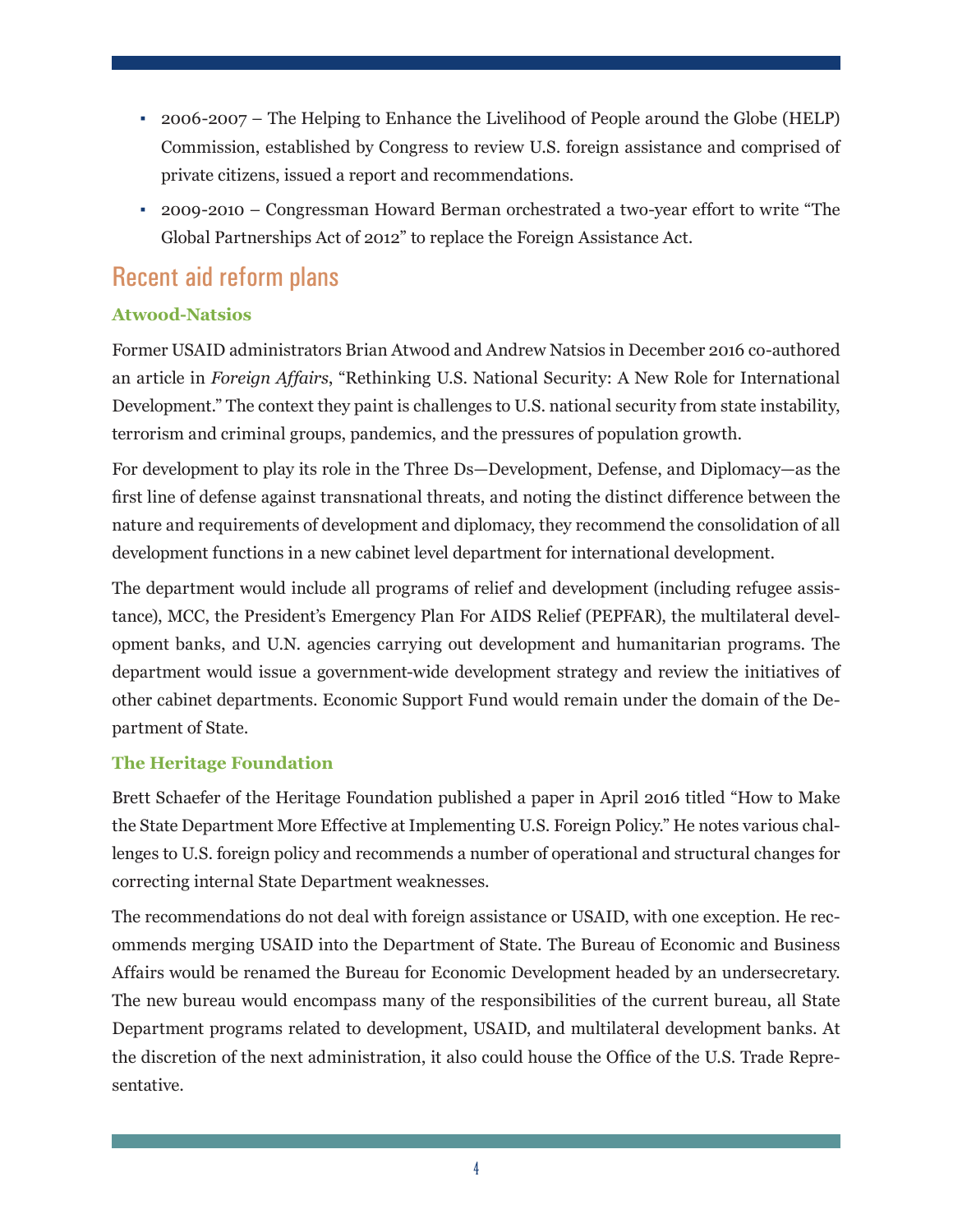#### **Modernizing Foreign Assistance Network**

On June 9, 2017, the Modernizing Foreign Assistance Network (MFAN) issued a public sign-on set of principles as guidance for any structural reorganization of foreign assistance. It sets forth five structural requirements:

- An independent lead aid agency
- Strong policy, planning, and budget authority
- Accountable, transparent, and efficient functions
- Selectivity based on need and opportunity for assistance to be effective
- Sufficient resources

On July 11th the leadership of MFAN released an aid reorganization plan, "A New Foreign Aid Architecture Fit for Purpose," which had been vetted within the MFAN community. The plan was issued as a discussion draft to catalyze ideas and a conversation on a new aid architecture. The plan would consolidate all development and relief functions into two new agencies: The Global Development Agency and the Development Finance Bank.

The Global Development Agency would encompass all development and relief activities—from the State Department, USAID, MCC, PEPFAR, and U.S. Department of Agriculture—headed by a director with cabinet status and a seat on the National Security Council. It would be structured according to goals and outcomes instead of regions and sectors—Relief & Resilience Center, Stability & Economic Growth Center, Millennium Challenge Center, and a Management Center. The only development functions left in their current bureaucratic structures would be the multilateral development banks and international organizations.

The Development Finance Bank would be an enhanced development finance institution. It would encompass OPIC and USTDA and have the expanded authorities of equity finance, guarantees, and first lost.

#### **The Center for Strategic and International Studies**

CSIS is scheduled to issue in late July a report from the bipartisan Congressional Task Force, comprised of former political and career USAID and State Department staff, reporting to Senators Todd Young and Jeanne Shaheen.

The final draft of the report begins with a set of principles to guide reform, including that development must remain a pillar of national security and foreign policy; development is a distinct discipline requiring distinct skills and approaches; and organizational efficiencies require clear lines of responsibilities and division of labor.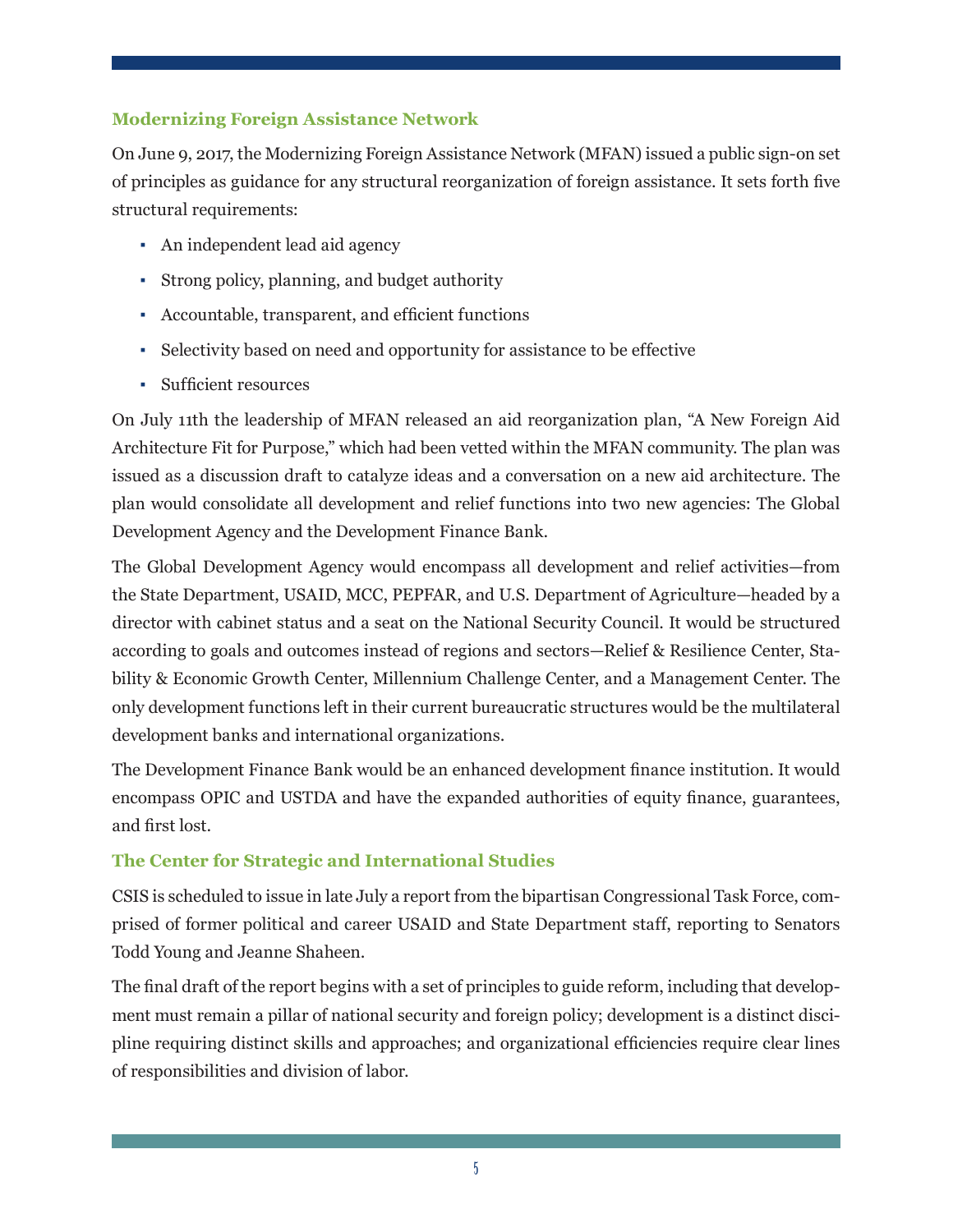The principal recommendation is that USAID remain separate from the Department of State and the USAID administrator serve as the coordinator of foreign assistance. Programmatic functions would be transferred from the Department of State to USAID, and the agency's functional bureaus would be revised into five bureaus—Economic Growth & Private Sector; PEPFAR/Global Health; Conflict & Fragility; Democracy, Rule of Law, and Governance; and Humanitarian Assistance. Independent agencies (MCC, OPIC, USTDA) would remain independent but report to the new coordinator to better align activities.

Other recommendations include moving the F Bureau and the State Department regional coordinating functions to USAID, closing missions that are no longer central to U.S. assistance strategy, and reforming the USAID personnel and procurement systems.

#### **Center for Global Development**

CGD is scheduled to publish in late July a paper on aid reform by Jeremy Konyndyk and Cindy Huang. An early July draft of the paper identifies four organizing pillars for U.S. assistance global health, humanitarian assistance, state fragility, and economic growth.

The draft sets forth 11 structural recommendations that are characterized as "one-off reforms that could be implemented quickly." They include aligning global health funding streams with agency capacities; consolidating USAID's humanitarian assistance functions; fully implementing food aid reform with USDA no long involved; building a USAID surge capacity; improving USAID and MCC complementarity; and developing a full-fledged development finance institution by merging USTDA, USAID's Development Credit Authority, and enterprise funds into OPIC and expanding OPIC's authorities.

The paper also identifies for longer-term consideration three major structural alternatives—loosen central coordination (similar to an expanded F function), an empowered central coordination (similar to the Office of the Director of National Intelligence), and full consolidation of all development functions, including multilateral assistance and OPIC, into a new development agency.

#### **Atlantic Council**

The Atlantic Council is scheduled to issue a report focused principally on reform of the Department of State but also has a section on USAID. A near final draft of the report recommends maintaining USAID's independence and position as the lead development agency. Other recommendations are to consolidate a critical mass of U.S. foreign assistance in USAID and to broaden its capabilities to implement a wider range of operational missions.

### Common themes

The Trump administration's "disruption" has energized the development and foreign policy communities to take a fresh look at how foreign assistance is structured. The overarching commonal